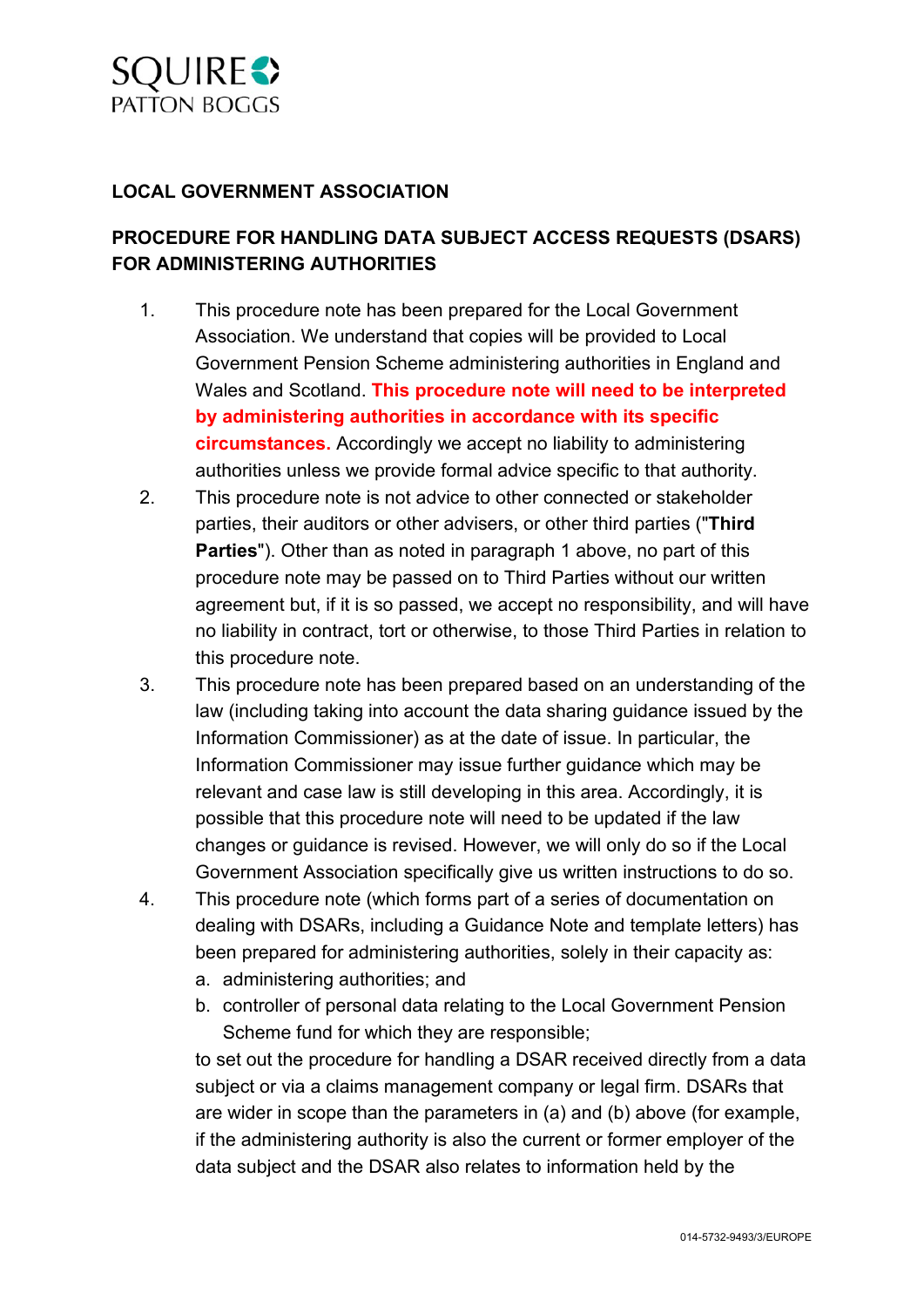administering authority in that capacity) are not covered by this procedure note.

5. We have not considered or advised on any tax or commercial implications that administering authorities may wish to consider in conjunction with this procedure note.

Squire Patton Boggs (UK) LLP

February 2022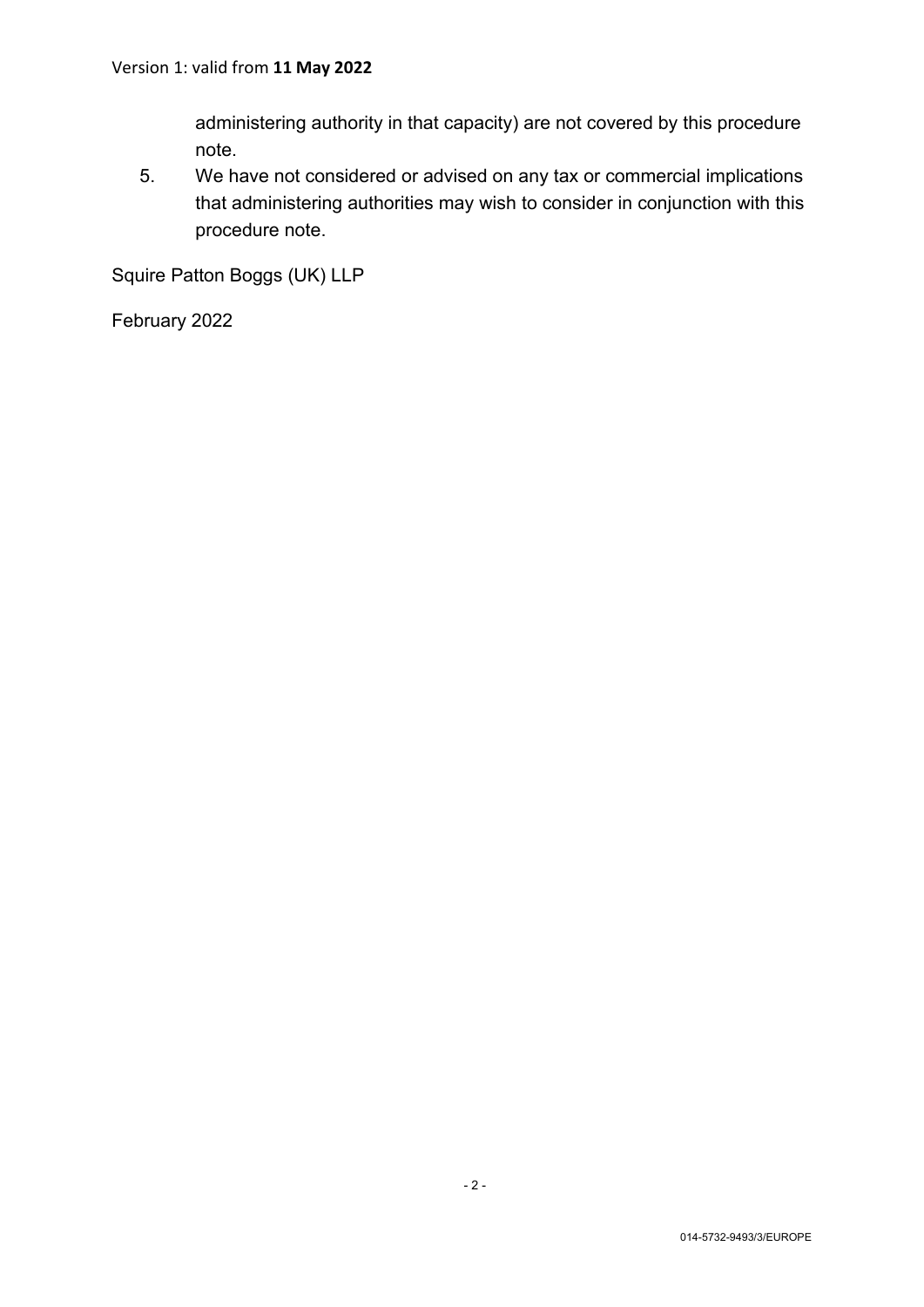### **PROCEDURE FOR HANDLING DATA SUBJECT ACCESS REQUESTS**

#### **INTRODUCTION**

This procedure has been specifically designed for use by Administering Authorities, solely in their capacity as administering authority, when responding to a data subject access request (DSAR) under the UK General Data Protection Regulation (UK GDPR) and the Data Protection Act 2018. References in this procedure note to "you" include the individual at the Administering Authority responding to the DSAR and references to "Administering Authority" are to the administering authority acting solely in its capacity as administering authority.

It should be noted that unless the DSAR is limited to a response from the Administering Authority in its capacity as an administering authority (in which case, the Administering Authority can respond on that basis), then the Administering Authority would need to respond to the DSAR in all of the capacities in which it processes personal data relating to the data subject and to which the DSAR relates; if the council also processes personal data relating to the data subject in another capacity, the DSAR will need to be referred to other departments where necessary. For full guidance, please see the [Information Commissioner's Office's \(ICO\)](https://ico.org.uk/for-organisations/guide-to-data-protection/guide-to-the-general-data-protection-regulation-gdpr/right-of-access/)  [guidance](https://ico.org.uk/for-organisations/guide-to-data-protection/guide-to-the-general-data-protection-regulation-gdpr/right-of-access/) on handling a DSAR or seek further legal advice.

The template letters referred to in this procedure note are designed to allow Administering Authorities to respond to DSARs addressed to the Administering Authority in its capacity as administering authority, provided the template letters are adapted as required based on the complexity and scope of the DSAR. Please note that dealing with a DSAR that is sent to the Administering Authority in more than one capacity and / or relates to personal data other than that in respect of the Local Government Pension Scheme fund for which it is responsible for, is outside the scope of this procedure note. The template letters have different wording that can be selected depending upon whether the DSAR has been received directly from an individual or via a claims management company or legal firm. The template letters will however not be suitable for all DSARs (for example DSARs addressed to the administering authority in its capacity as a council, which are outside the scope of this procedure note) and specific advice should be sought where an Administering Authority has any queries or concerns.

The **Template Acknowledgement Letter** is a straightforward acknowledgement of the DSAR, with optional wording if it is necessary to verify the identity of the data subject or whether the data subject's representative has authority to submit the DSAR on behalf of the data subject.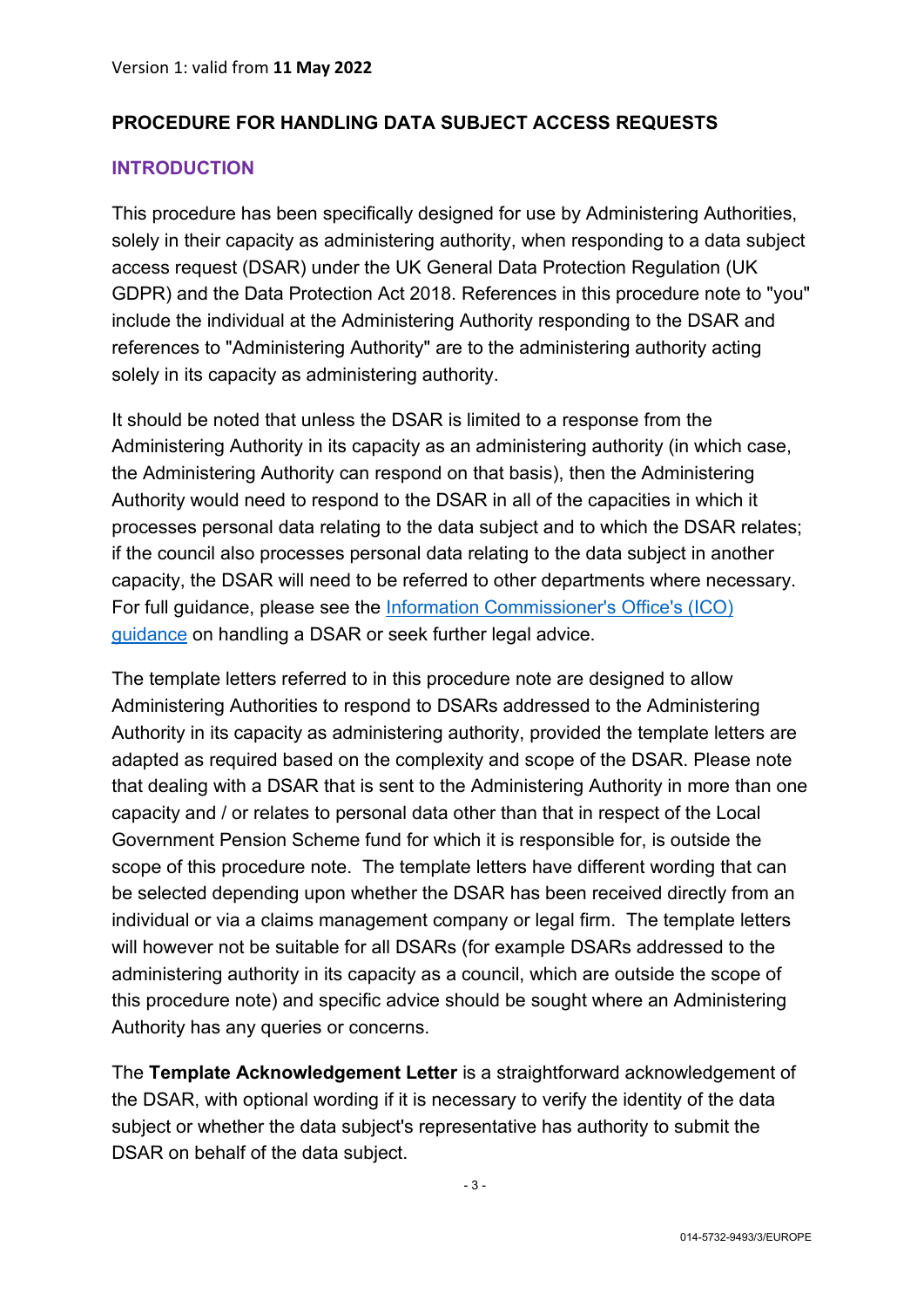The **Template Acknowledgement and Request Letter** incorporates a request for further information to clarify the scope of the DSAR, should this be permitted (i.e. where an Administering Authority processes a large amount of data regarding the data subject) and necessary based on how wide the scope of the request is.

The **Template Acknowledgement and Extension Letter** informs the data subject / the data subject's representative that the Administering Authority is exercising its right to extend the timeframe for responding by a further 2 months on the basis that the DSAR is complex, and the reasons as to why it is complex. In practice, most DSARs within the scope of this Procedure Note and the Guidance Note will not be complex.

The **Template Response Letter** includes the supplementary information that is required to be given in response to a DSAR, in addition to a copy of the data subject's personal data, as well as a description of the searches performed in order to provide the personal data.

### **STEP 1 - DSAR RECEIVED**

The first step is receiving a DSAR. There is no prescribed format for making a DSAR. It can be made verbally or in writing by or on behalf of the data subject, to any individual at the Administering Authority. The request does not have to include the phrase 'subject access request' or reference the UK GDPR, as long as it is clear that the data subject or data subject's representative is asking for their / the data subject's personal data. A simple email from a data subject (or on behalf of a data subject) stating "*please supply a copy of all personal data that you hold in relation to me / [NAME]*" would be sufficient.

If the DSAR references the Freedom of Information Act (FOIA), but in fact relates to the data subject's personal data, you must still treat the request as a DSAR. It is not uncommon for a DSAR to mistakenly request that it is a FOIA request. If it is clear that the data subject / the data subject's representative is asking for the data subject's personal data, but they have cited the FOIA, you should follow certain actions:

- Deal with the request as a DSAR in the normal way. The data subject / data subject's representative does not need to make a new request.
- Clarify within 20 working days (the time limit for responding to a FOIA request) that the Administering Authority is dealing with the request as a DSAR under the UK GDPR and that the one month time limit for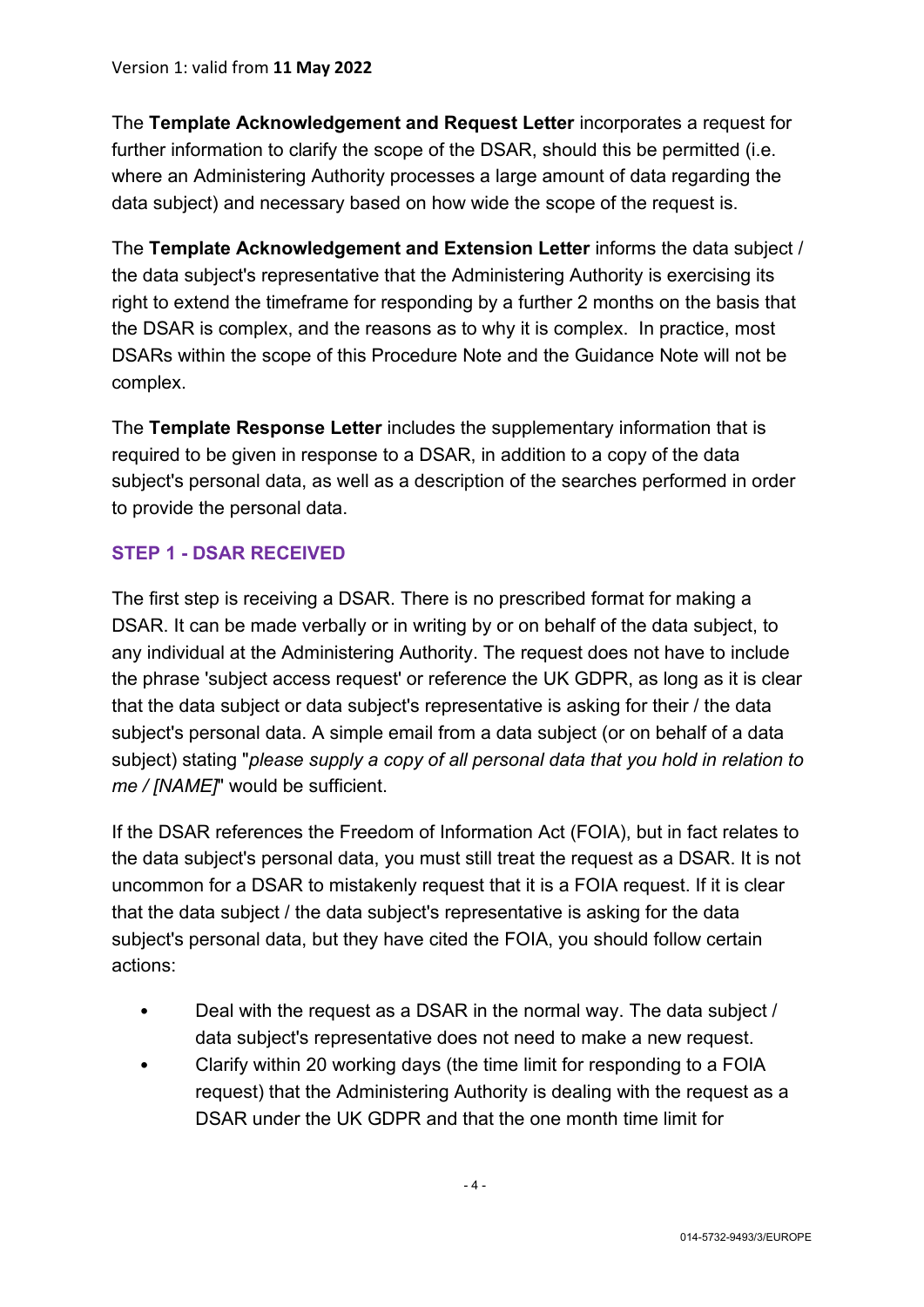responding applies. There is sample wording set out in the Template Acknowledgement Letter to include this information in such cases.

If the request relates to both the data subject's personal data and to other information, you should treat it as two requests: one for the data subject's personal data, made under the UK GDPR, and another for the remaining information, made under the FOIA. Please note that dealing with a FOIA request is outside the scope of this procedure document and the documentation referenced within it.

# KEY ACTIONS AT STEP 1

- 1. Where a DSAR is made verbally by the data subject, you should record details of the data subject's request in writing by way of an internal memo as soon as possible, together with the date of the request. If the request is made verbally on behalf of the data subject, you should make a written request for evidence of the representative's authority to act on behalf of the data subject (as set out below) and include details of the verbal request in that correspondence, to ensure there is a written record of it.
- 2. Where the DSAR is purportedly made from the data subject (rather than via a claims management company or a legal firm) it is also important to ensure that you are satisfied that the data subject is who he / she says they are before you send them any information or documents. For example, if you receive a DSAR by email from a personal email address that you do not recognise, this may cause reasonable doubts about the identity of the data subject making the request. Under the UK GDPR, if you have reasonable doubts, you should request additional information necessary to confirm the data subject's identity, e.g. copy of a passport or driving licence. However, you should only request ID information where it is not obvious that the data subject is who they say they are. The Template Acknowledgement Letter includes optional wording asking for ID.
- 3. If you receive a DSAR from a third party on behalf of the data subject (including from a solicitor or a claims management company), you should always ask for evidence that the third party has authority to make such a request on the data subject's behalf. The evidence may be a simple written authority signed by the data subject, an email from the data subject's known email account, or something more formal, such as a power of attorney. The Template Acknowledgement Letter includes optional wording to incorporate such a request.
- 4. Check whether any further information is required in order to locate the information requested. Where the Administering Authority processes a large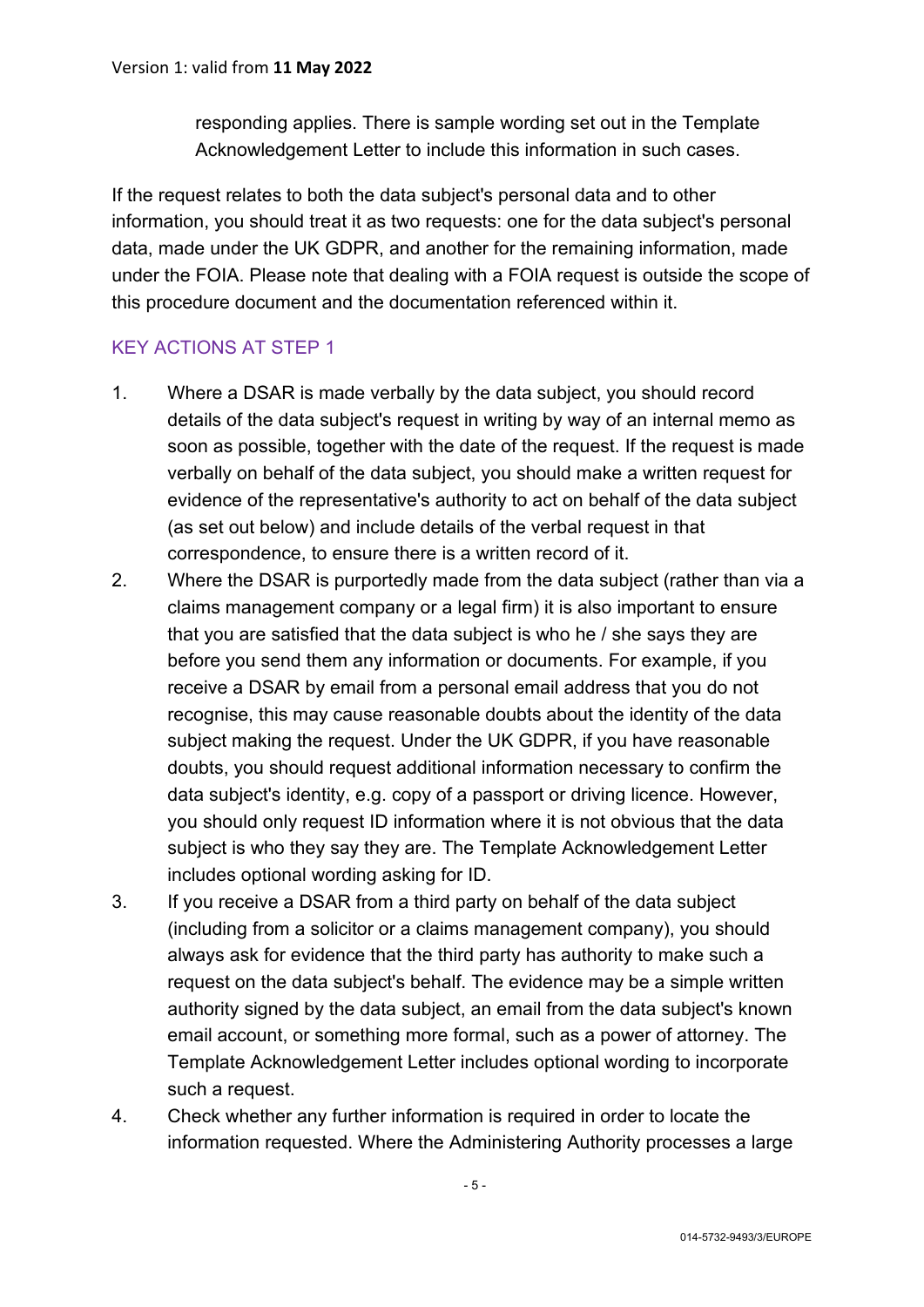amount of information about the data subject, you can ask the data subject / the data subject's representative for more information to clarify the scope of the DSAR. You should consider the scope of the request and the extent to which you may need to ask the data subject / data subject's representative to specify the information to which the request relates. You may want to instruct the fund's administrators to carry out an initial search against the parameters set out in the DSAR and confirm how many emails / documents this search generates. The higher the number, the more reasonable it will be for you to seek clarification; you may wish to clarify with the data subject / the data subject's representative to which capacity (or capacities) of the council the DSAR relates, if it is not clear (although as noted above, DSARs that are wider in scope than those solely relating to the Administering Authority acting in its capacity as administering authority, are outside the scope of this procedure note).

5. Send a response to the data subject / data subject's representative stating that their request is being dealt with and verifying their identity / authority if necessary (Template Acknowledgement Letter), or, where it is necessary and permitted, a response requesting further clarification (Template Acknowledgement and Request Letter), promptly on receipt of the DSAR. Where the DSAR has been received via a claims management company or a legal firm, the template letters will need to be adjusted accordingly.

### **STEP 2 – DETERMINE THE SEARCH PARAMETERS**

By this stage, you will have either determined that the request will generate a low number of results or that it may generate a high number of results but have further clarification in order to prepare more focused search parameters. If the DSAR was limited to specific named documents, it may not be necessary to carry out an electronic search at all.

# KEY ACTIONS AT STEP 2

- 1. On receipt of any additional relevant information requested from or on behalf of the data subject about their DSAR, you should consider whether you will need the assistance of other business departments (IT, HR, Legal etc.) to comply with the DSAR.
- 2. You should now prepare the search parameters you will use to conduct the search. When assessing your search parameters, you should consider the wording and context of the request, and specifically:
	- a. the appropriate identifiers for the data subject, which unless told otherwise would usually consist of: "first name" OR "surname" and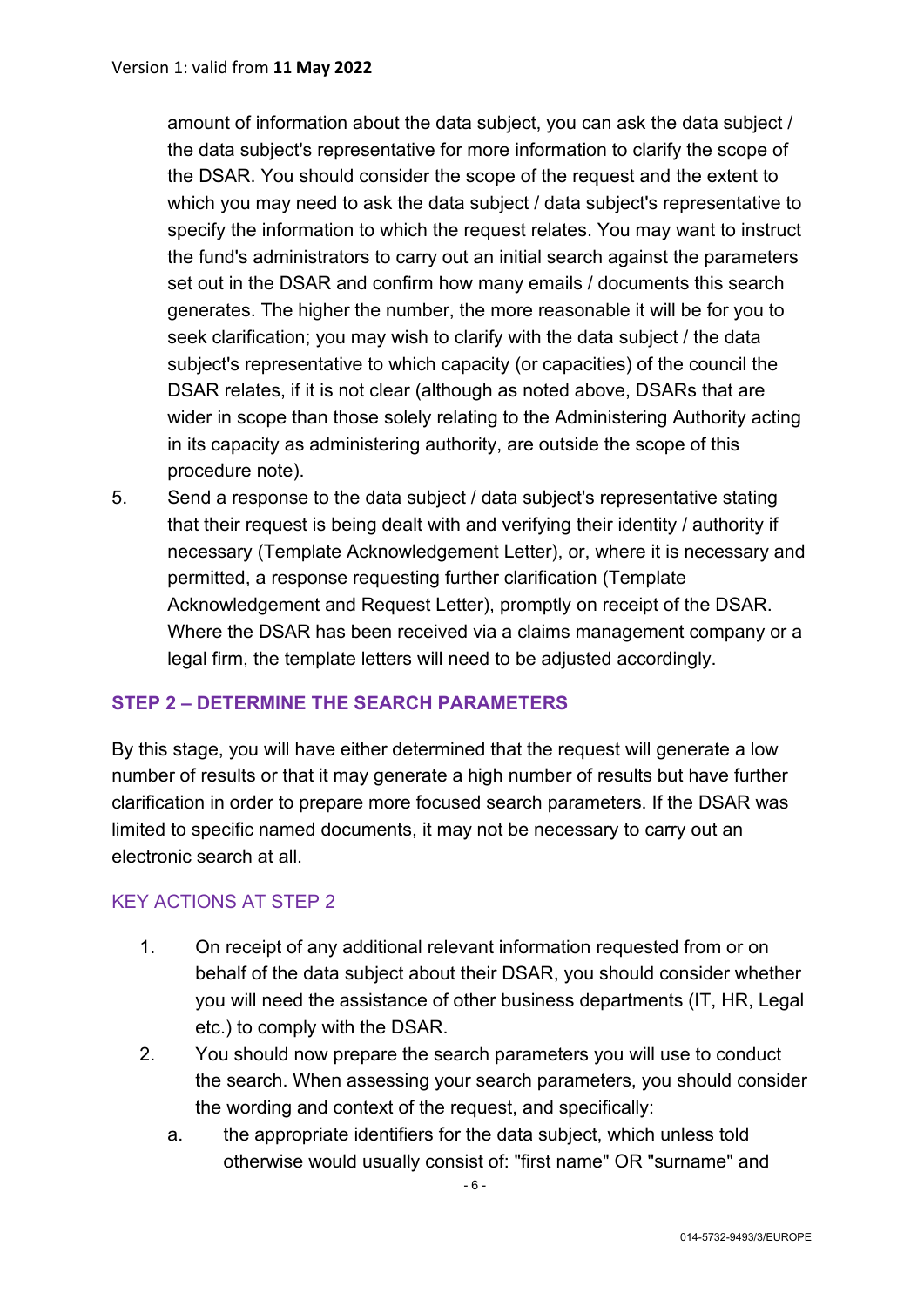National Insurance number. Consider whether other identifiers are appropriate, e.g. abbreviated names or nicknames, maiden name, employee ID, role, member number etc. Please note that the more name identifiers you input, the higher the number of hits that will be returned;

- b. the nature or subject matter of the information sought;
- c. the time-period in respect of which the information sought relates;
- d. the individuals whose mailboxes should be included in the search (note that where the data subject has transferred-out of the fund there may not be any appropriate individuals);
- e. what categories of documents should be searched, e.g. emails, letters, documents, etc. This would also include any searches for hard copy documents stored in a manual filing system (please see the DSAR Guidance for further details);
- f. if necessary, keyword search terms. For example, if the request is to obtain documents relevant to a transfer out of pension benefits, you could include keywords such as "transfer", "CETV", "cash equivalent" etc.

Electronic documents should be searched, as far as possible, automatically by the fund's administrators. We anticipate that in the majority of cases all the information for responding to the DSAR will be contained in the pensions administration system. If there is any relevant information held elsewhere then additional searches should be conducted as appropriate (e.g. by the council's IT team). This is to ensure that where items are retrieved from individual mailboxes (rather than from a central electronic database like the pensions administration system), those individuals are not able to filter the items that they send to the person responding to the DSAR for review. Unless there are good reasons as to why an automated search cannot be performed, the mailbox custodians should not be asked to assist with identifying and searching for relevant electronic documents / emails. This is also important in order to preserve the confidentiality of the fact that a DSAR has been submitted by the data subject.

3. Once the parameters have been prepared, the fund administrators (or council's IT team where appropriate) will need to extract the data and assess how many unique 'hits' have been identified. If the number of 'hits' exceeds 4,000 items, you should look to focus the parameters of the search further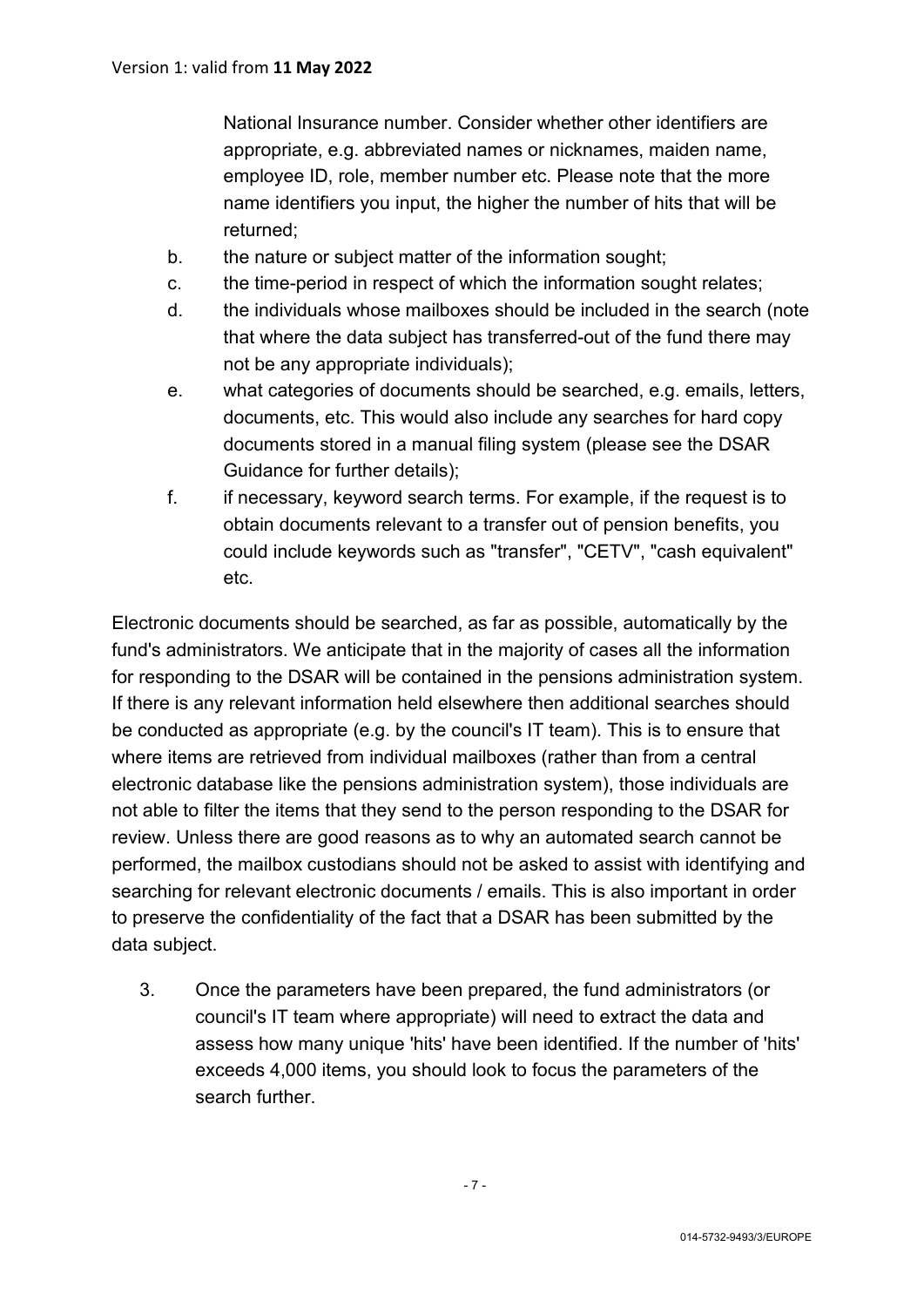4. You should always keep a detailed audit trail setting out the reasons behind the decision to focus the scope of a request, as well as the search parameters used.

# **STEP 3 – PERFORM THE REVIEW**

Once you have carried out the search, taking into account any clarified scope to result in a figure that you consider to be a reasonable starting point, you will need to perform a review of the items for the data subject's personal data. The number of items that may be considered reasonable will depend on a number of factors, including the Administering Authority's resources, but around 4,000 items is estimated to be a reasonable number for most businesses.

### KEY ACTIONS AT STEP 3

### **1. STAGE 1 REVIEW: FILTER OUT NON-RELEVANT RESULTS**

- a. The first step of the review will be to identify which information/documents fall within the definition of personal data, as identified in the Guidance Note. Depending on the scope of the DSAR and the search terms used, it is possible that some of the emails / documents returned may not contain the data subject's personal data. For example, they may relate to a different individual sharing the same first or last name; if documents held outside the pensions administration system require searching, they may simply be a day-to-day work email that refers to the data subject's name in an address field or in passing. The first sift may involve categorising the documents into those that do contain the data subject's personal data and those that do not.
- b. The Administering Authority is not required to provide information that does not constitute the data subject's personal data.

### **2. STAGE 2 REVIEW: ASSESS THE RELEVANT RESULTS**

- a. Once the stage 1 review has narrowed down the search results to only those items containing the data subject's personal data, the second sift will usually be a deeper dive into the results, to assess whether there are any reasons why the results should be redacted or withheld entirely. This may be for a number of reasons, such as:
	- i. **Items including third party personal data:** in this case, unless the third party has consented, you should carry out a balancing exercise assessing the rights of the data subject against the third party's right to privacy. See the 'reasonableness test' set out in the Guidance Note.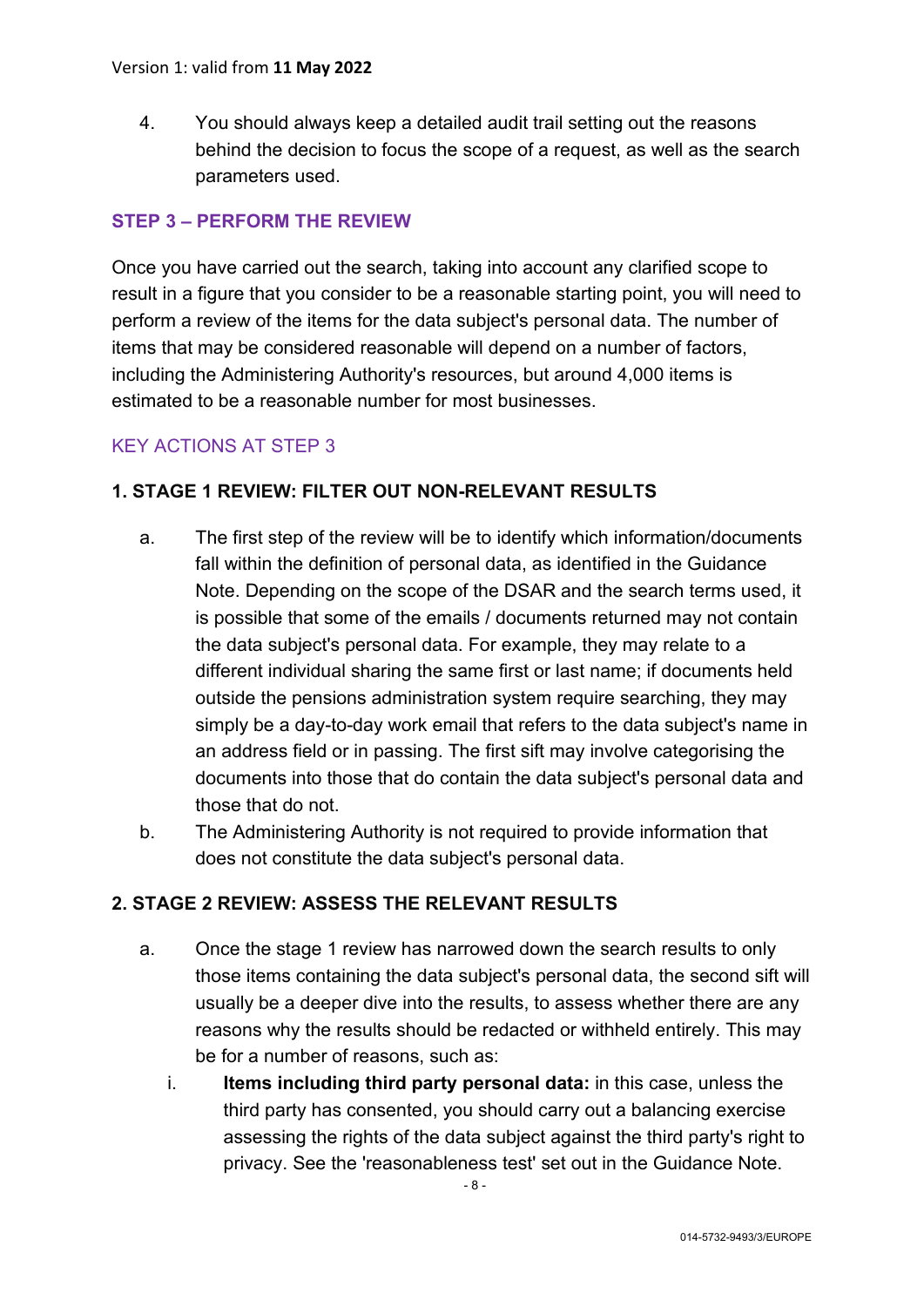Before taking any decision to withhold the information, you should consider whether it is appropriate to provide the information in redacted form, deleting all references to the third party if necessary. If the identity of the third party is still obvious, you may consider withholding the entire document. Note that whilst the third party may consider the information about them to be confidential and its disclosure to be sensitive / damaging, it may still fall under the scope of the UK GDPR and may therefore need to be disclosed to the data subject or their representative. You also need to bear in mind that should the subject matter of the information be subject to potential litigation in the future, it may be disclosable at a future date and in unredacted form as part of those proceedings. If this occurs, the data subject / data subject's representative will likely question why the information was withheld from the DSAR response, so you need to ensure there are valid grounds for any redactions applied and / or information being withheld.

- ii. **Personal data subject to legal privilege:** information constituting either legal advice privilege (i.e. confidential communications between an internal or external lawyer and the Administrating Authority for the purpose of giving or receiving legal advice), or litigation privilege (i.e. communications once litigation has commenced, or concerning contemplated litigation, where the dominant purpose is for it to be used in respect of the litigation or to obtain legal advice about the litigation), should be removed.
- b. Redactions can be made electronically (if the software in use permits) or on hard copy. When redacting, the editing or deletion of information in the document needs to be permanent, i.e. the individual receiving the information should not be able to scratch correction fluid off or read through information that has been deleted with a marker pen.
- c. You should always keep a detailed audit trail setting out the reasons behind the decision to disclose or not disclose any particularly sensitive data (e.g. special category personal data).

# **3. STAGE 3 REVIEW: PERFORMING A QUALITY CHECK OF THE RELEVANT RESULTS**

By way of a quality control check, you should carry out a third stage review of the disclosable, redacted items. This should be performed by a different person to the one who performed stages 1 and 2 above.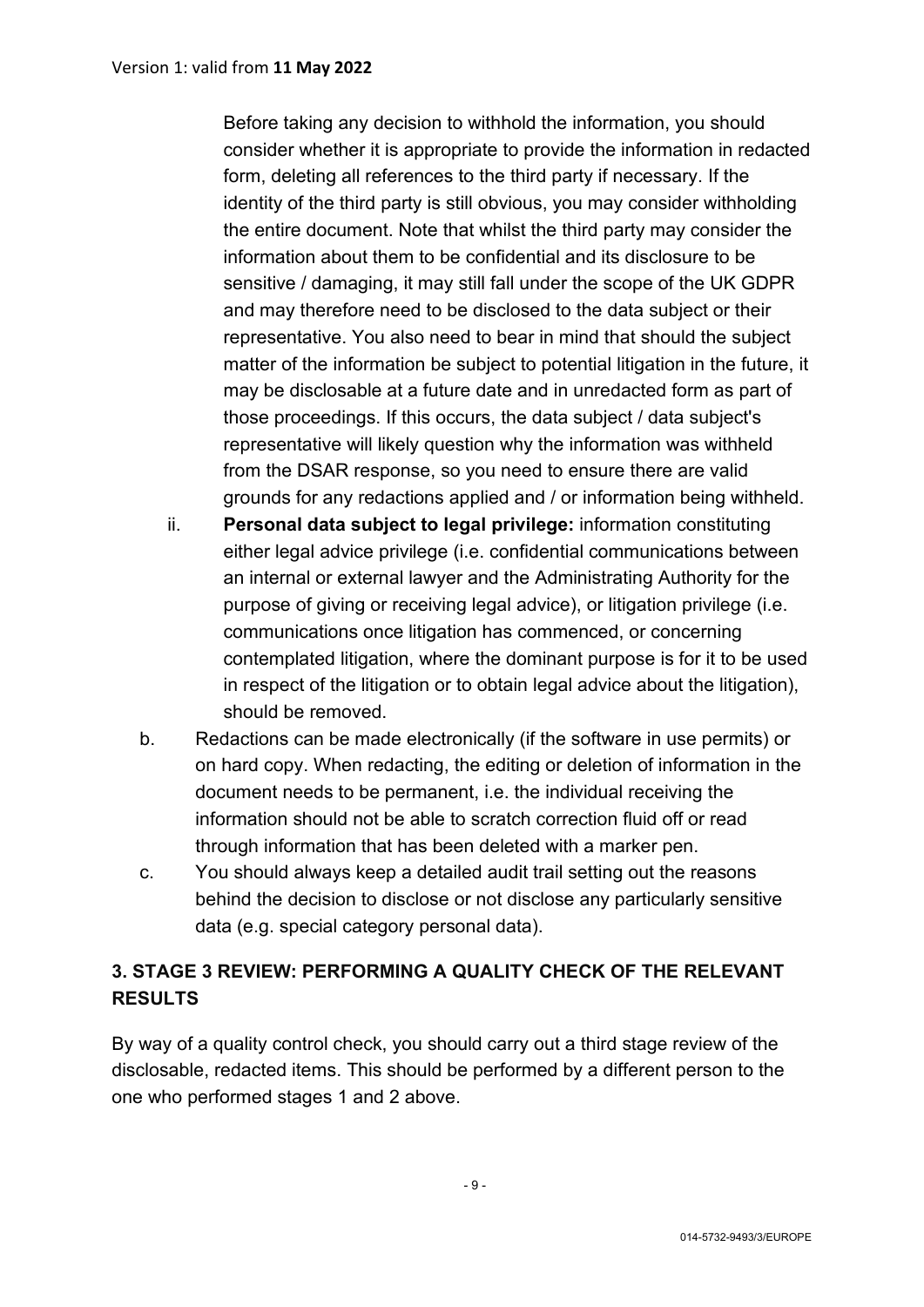### **STEP 4 – PROVIDE THE DOCUMENTATION, WITH A COVER LETTER**

Once you have completed the review, you should prepare a cover letter to accompany the documents that will be disclosed to the data subject / data subject's representative. In particular, the letter should briefly describe the scope of the search undertaken and describe why some of the documents have been redacted (i.e. because they contain third party personal data). Wording is provided in this respect in the Template Response Letter.

### KEY ACTIONS AT STEP 4

- 1. Prepare the cover letter using the Template Response Letter, which contains wording informing the data subject / data subject's representative of the data subject's right to lodge a complaint with the ICO, and the existence of the data subject's rights to rectification, erasure or restriction of personal data or to object to the processing of the data subject's personal data.
- 2. Check the applicable Administering Authority's privacy notice to ensure that it covers the following information:
	- a. the purpose of the processing;
	- b. the categories of personal data concerned;
	- c. the recipients or categories of recipients to whom the personal data has been disclosed;
	- d. any disclosures of or access to the personal data outside of the UK / European Economic Area, including the safeguards in place relating to the transfer;
	- e. the period for which the personal data is to be preserved or, if not possible, the criteria used to determine the period;
	- f. where the personal data was not collected from the data subject, information about the origin of the personal data; and
	- g. details of any automated decision-making using the data subject's personal data, including meaningful information about the logic involved, as well as the significance of and the envisaged consequences of such processing for the data subject.

If any of the above information is not provided in the privacy notice, add wording covering these details to the cover letter. If you have engaged third party assistance with the DSAR, then you should also ensure that a copy of the privacy notice of the relevant third party is also provided to the data subject / data subject's representative.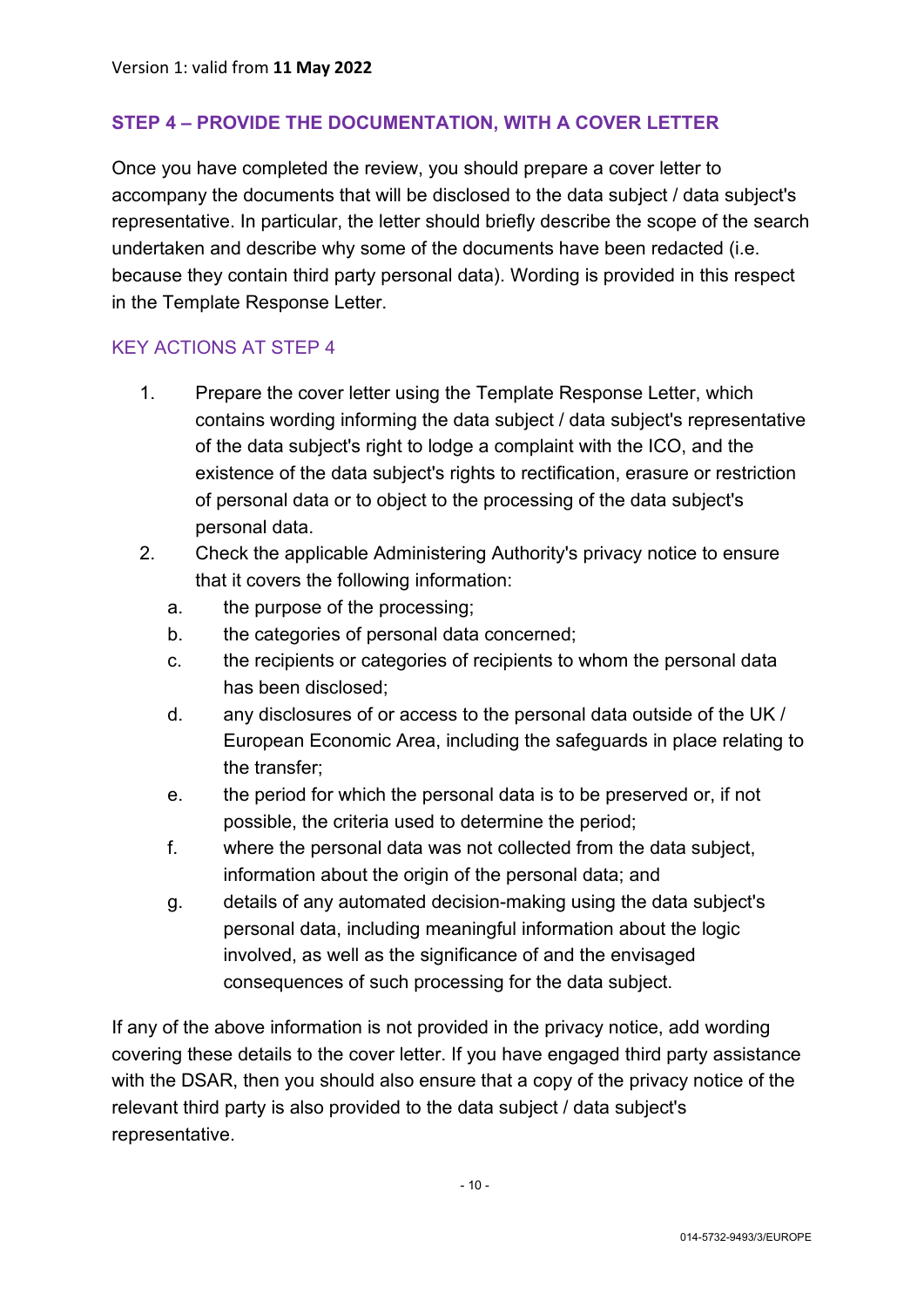- 3. Include with the finalised covering letter a copy of all disclosable data. As the right is a right to personal data (rather than raw documents / emails), you may choose to lift the disclosable information from the item and collate it in a separate document, rather than providing the data subject / data subject's representative with whole email chains / documents. This can, however, sometimes be more time consuming and / or costly than simply providing the data subject / data subject's representative with the items, redacted as appropriate. You should ensure that you keep copies of all the information that has been disclosed to the data subject / data subject's representative (both the redacted and non-redacted versions).
- 4. If the data subject / data subject's representative makes a request electronically, you should provide the information in a commonly used electronic format, unless the data subject / data subject's representative requests otherwise. Where electronic copies are to be provided, a password should be applied to the documentation and supplied to the data subject / data subject's representative by another means (e.g. by SMS message). Documentation sent by post should be sent by courier or recorded delivery, with acknowledgement of receipt.
- 5. As indicated above, you should keep a detailed audit trail of any decisionmaking process, in case there is ever a complaint or investigation by the ICO. It is important that you are able to justify any decisions not to disclose any particular type of information and the parameters used in the search.

This procedure has been provided as an indication of the steps that should be taken by Administering Authorities upon receiving a DSAR. What is required to be disclosed or withheld will significantly vary depending on the specific circumstances and the context and nature of each request. If you are in any doubt over whether or not to disclose any specific type of information, we recommend that you seek legal advice to ensure you remain compliant with your obligations under the UK GDPR and Data Protection Act 2018.